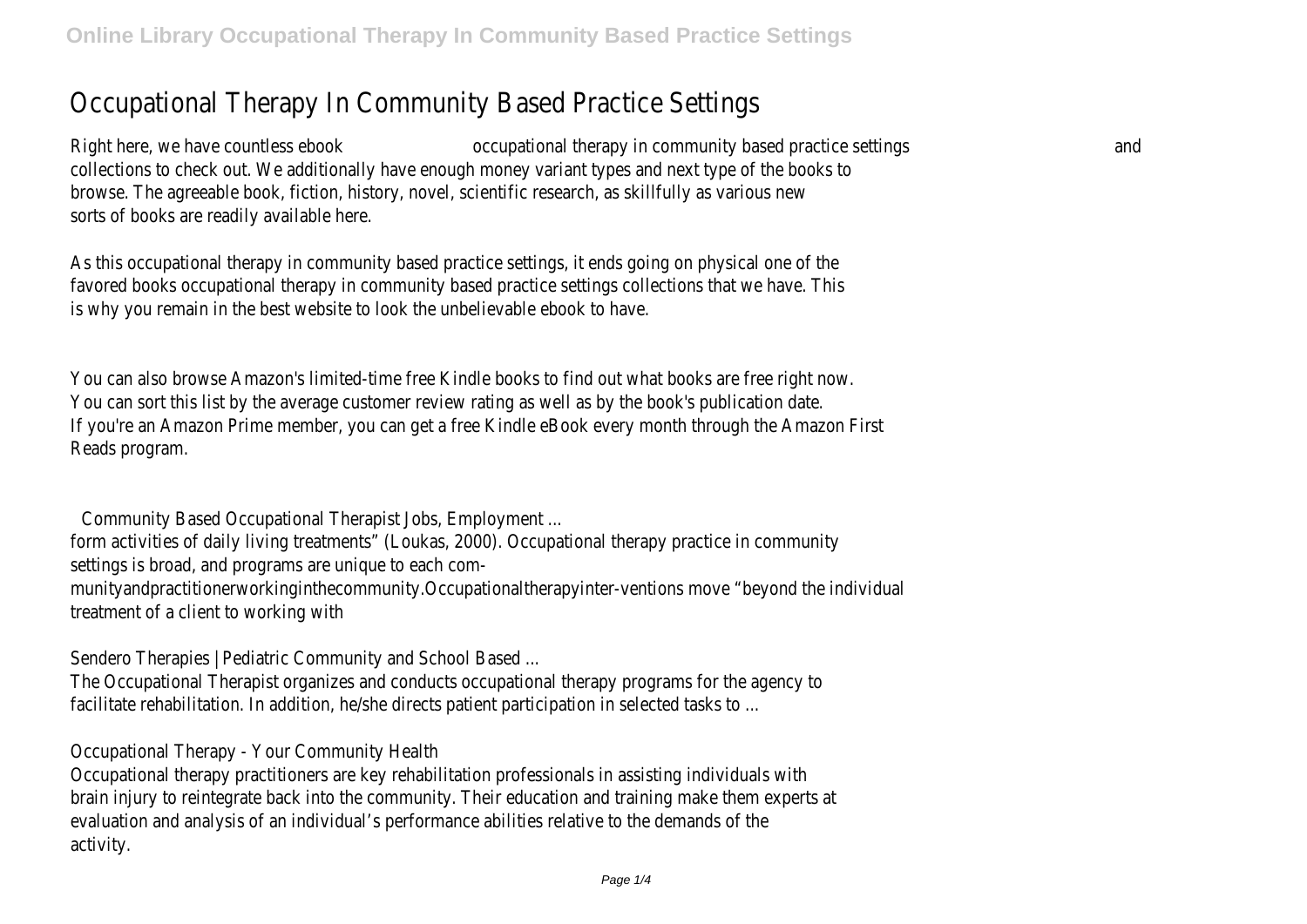Community Based Occupational Therapy - Occupational ...

Occupational therapy possesses complementary ideologies similar to community-based settings, yet the profession is not well recognized within community practice. Our study indicates the value of occupational therapy and the multiple roles occupational therapists may serve in community-base settings serving adults with disabilities.

Community based occupational therapy for patients with ...

Occupational therapy (OT) is the use of assessment and intervention to develop, recover, or maintain the meaningful activities, or occupations, of individuals, groups, or communities. It is an allied healt profession performed by occupational therapists and occupational therapy assistants (OTA). OTs ofte work with people with mental health problems, disabilities, injuries, or impairments.

Funding Community Practice: Stage 1 | American Journal of ...

In-Home and Community Based Services Occupational Therapy. Occupational therapists work with children to help them develop functional skills and optimize participation in everyday activities. All aspects of the child are evaluated including physical, social, and emotional wellness.

Occupational therapy - Wikipedia

Community Based Occupational Therapy Services. Or Home Based Occupational Therapy are services which visits you in the comfort of your home. It has some advantages: It's easier on you and your family without the worry about transport. It also helps you rehab, relearn or adjust in the perfect environment – your home.

Home- and Community-Based Occupational Therapy Improves ...

A broad definition of community practice has implications for how occupational therapy services are defined, delivered, and funded. The historical foundations of occupational therapy support an expansion into health promotion and prevention programming that is based in the community.

The Role of Occupational Therapy (OT) In Community-based ...

Occupational Therapy in Community-Based Practice Settings 2nd Edition by Marjorie E. Scaffa PhD OTR/L FAOTA (Author), S. Maggie Reitz PhD OTR/L FAOTA (Author) 4.6 out of 5 stars 23 ratings

Skill Builderz | In-Home & Community Based Occupational ...<br>Page 2/4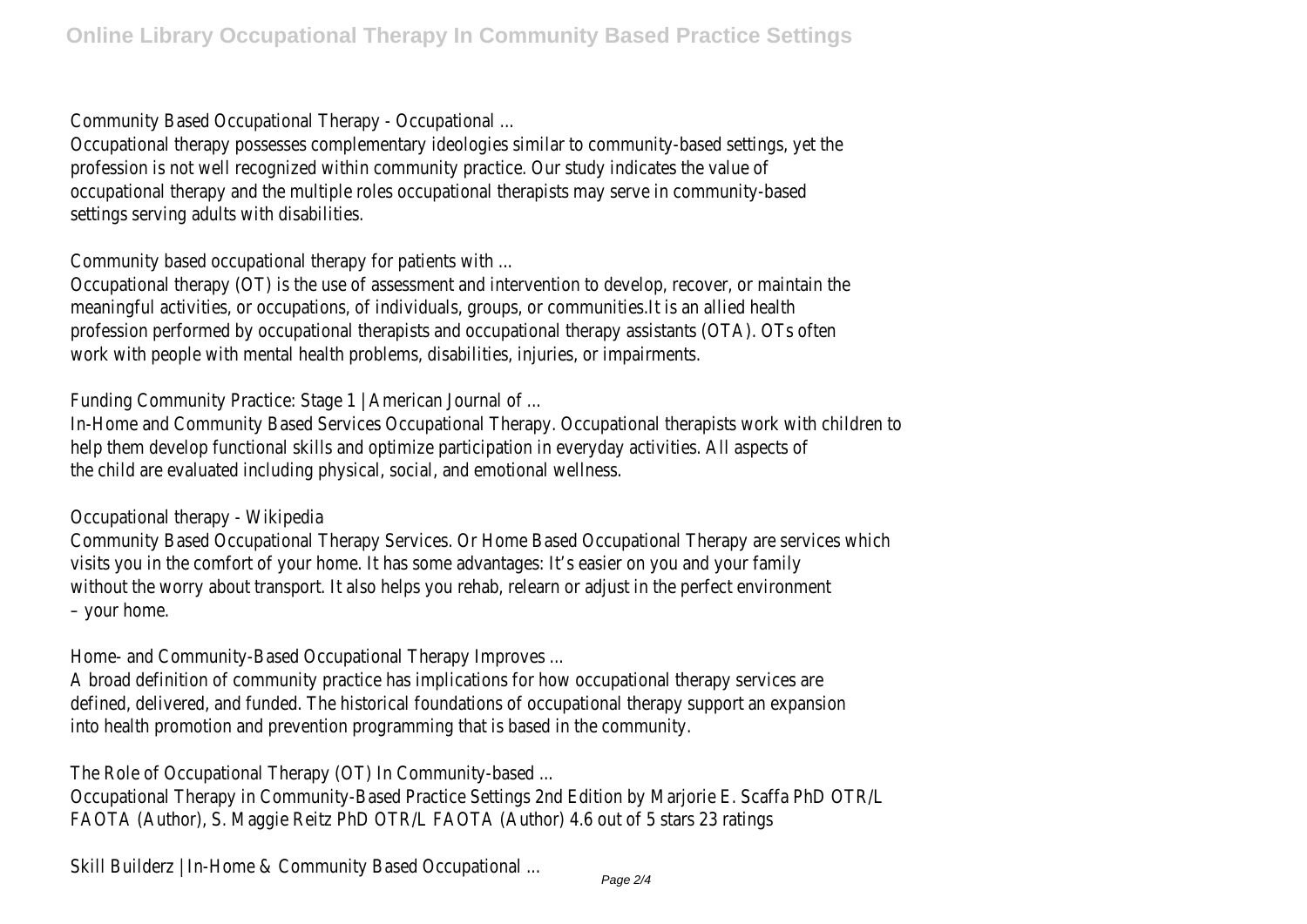There is evidence that occupational therapy interventions improve outcomes for those living in the community with serious mental illness (AOTA, 2012). Such interventions can be found in the areas of education, work, skills training, health and wellness, and cognitive remediation and adaptation.

Occupational Therapy in Community-Based Practice Settings ...

School And Community Based Services. Sendero Therapies, Inc has been providing school and community based occupational therapy services since 2001 in Northeast Ohio. Rebecca Mohler, MS, OTR/L is founder and president of Sendero Therapies, Inc.

CommunityPracticein OccupationalTherapy: WhatIsIt?

Earlier studies have shown community occupational therapy given in the home can improve the functional independence of patients with dementia and decrease the burden on the care giver.6 7 8 9 We considere that community based occupational therapy in dementia would improve patients' daily functioning and care givers' sense of competence.

Occupational Therapist - - Community Based Therapy

Occupational Therapy in a Community-Based Prevention Program Penny Benzing MA, OTR/L Assistant Professor, Department of Occupational Therapy, School of Allied Health and Social Professions, East Carolina University, Greenville, NC, 27834 & Randy Strickland MEd, OTR Assistant Professor, Department of Occupational Therapy, School of Allied Health and Social Professions, East Carolina University.

Community-Based Occupational Therapy for Adults With ...

OBJECTIVES: The objective is to assess the effectiveness of occupational therapy to improve performance in daily living activities in community-dwelling physically frail older people. DESIGN: We conducted systematic review and meta-analysis.

Occupational Therapy In Community Based

Community-based occupational therapy is the practice of engaging in therapy designed to touch upon the source or the basis of various afflictions. Instead of identifying symptoms for treatment, community based occupational therapists work with the elderly in order to identify the underlying issues that cause specific problems and focus on treating the underlying functional deficits.

Community-Based Occupational Therapy and Aging in Place ...<br>Page 3/4